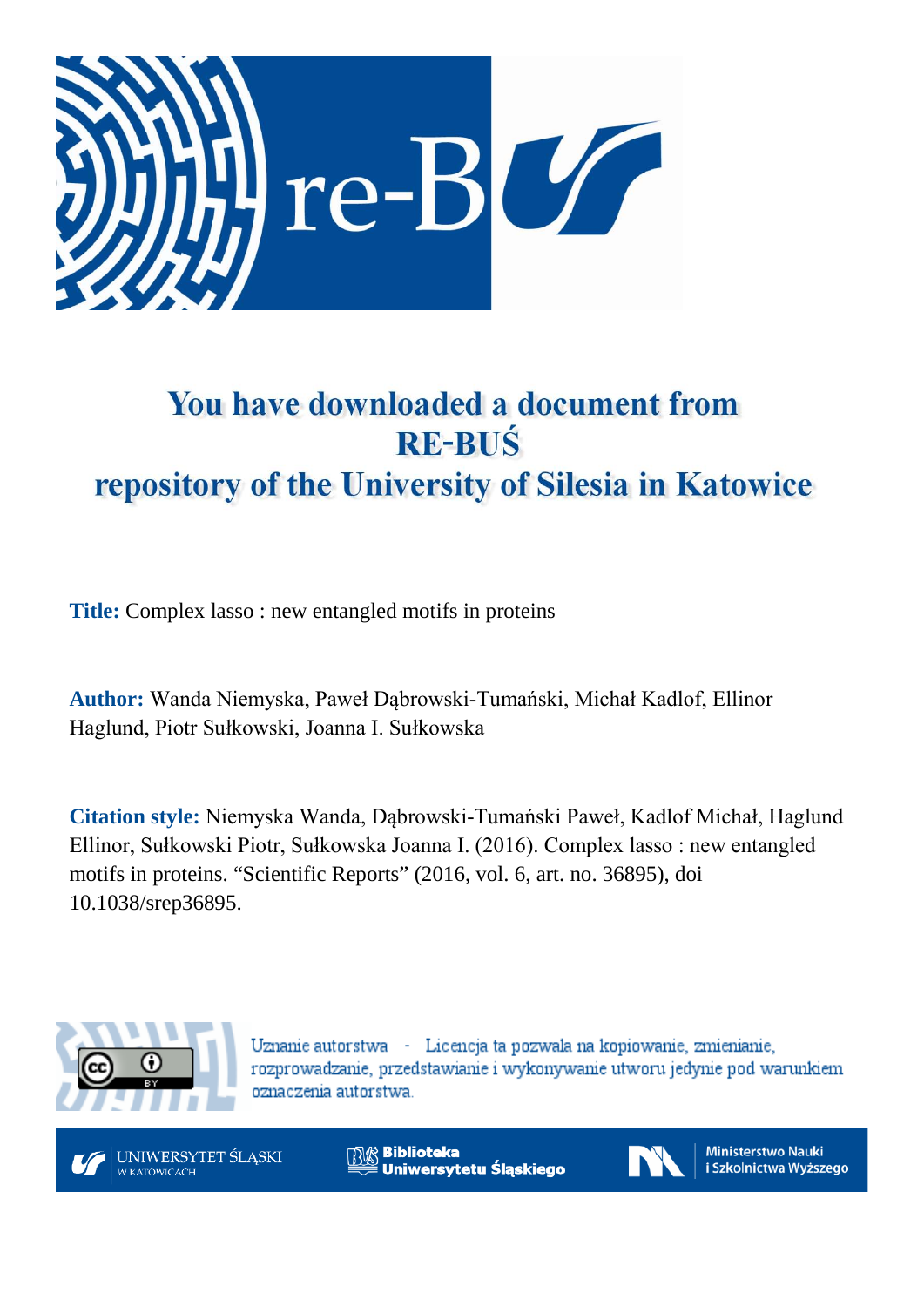# SCIENTIFIC REPERTS

Received: 13 April 2016 accepted: 10 October 2016 Published: 22 November 2016

## **Complex lasso: new entangled OPENmotifs in proteins**

**Wanda Niemyska<sup>1</sup>,<sup>2</sup>, Pawel Dabrowski-Tumanski<sup>2</sup>,<sup>3</sup>, Michal Kadlof<sup>2</sup>, Ellinor Haglund<sup>4</sup>, Piotr Sułkowski5,<sup>6</sup> & Joanna I. Sulkowska<sup>2</sup>,<sup>3</sup>**

**We identify new entangled motifs in proteins that we call complex lassos. Lassos arise in proteins with disulfide bridges (or in proteins with amide linkages), when termini of a protein backbone pierce through an auxiliary surface of minimal area, spanned on a covalentloop.We find that as much as 18% of all proteins with disulfide bridges in a non-redundant subset of PDB form complex lassos, and classify them into six distinct geometric classes, one of which resembles supercoiling known from DNA. Based on biological classification of proteins we find thatlassos are much more common in viruses, plants and fungi than in other kingdoms of life. We also discuss how changes in the oxidation/reduction potential may affectthe function of proteins with lassos. Lassos and associated surfaces of minimal area provide new, interesting and possessing many potential applications geometric characteristics not only of proteins, but also of other biomolecules.**

In recent years entangled proteins attracted a lot of attention and a new field of research, devoted to their studies, emerged at the interface of biophysics, chemistry, and mathematical fields of topology and knot theory. Two classes of entangled structures have been analyzed in detail to date: proteins with knots and slipknots. While for a long time it had been suspected that it is very hard to create such structures, currently more than 1000 entangled proteins are known<sup>[1](#page-8-0)</sup>, some of them possessing quite complex knots (containing up to 6 crossings)<sup>2,[3](#page-8-2)</sup>. Their properties are currently very actively studied from various experimental and theoretical perspectives.

In this work we describe a new class of entangled structures that we call complex "lassos", which arise in proteins with cysteine bridges. We stress that lassos should not be confused with well known proteins with cysteine knots<sup>[4](#page-8-3)</sup>, which require 3 disulfide bridges (two building the covalent loop, and the third one piercing it). It is well known that the existence of cysteine bonds is important for structure, function, and stability of proteins. For example in enzymes such as thioredoxin, cysteine bonds act as a cellular redox sensor via the oxidation status of thiol groups<sup>5</sup>. While cysteine bridges in general provide overall stability to proteins (for example in keratin<sup>[6](#page-9-1)</sup>), conformational changes due to reduction or oxidation of these bonds may allow proteins to change between different functions<sup>7[,8](#page-9-3)</sup>.

All the properties listed above are local, in the sense that they are related to the behavior of cysteine bridges or parts of a protein chain in the neighborhood of such bridges. In this work we show that the presence of cysteine bridges has also very interesting consequences for the global structure of proteins. Namely, we show that the presence of cysteine bridges results in very non-trivial topological configurations of the entire backbone chain that we call "lassos", which are of biological, chemical, and mathematical interest. In particular proteins with lassos constitute a new class of proteins with the topological barrier in the free energy landscape. It is interesting to check if those proteins can fold according to the classical concept of the funnel landscape theory<sup>9</sup>, with cysteine bridges created in the denatured state.

One simple example of a pierced lasso in a protein with a disulfide bond has been recently reported in [ref. 10,](#page-9-5) where it was referred to as a Pierced Lasso Bundle. This structure is characterized by a part of a protein backbone being threaded through a loop comprised of a part of the chain closed by a disulfide bond.

We note that structures with a similar geometric shape, called a lasso, were identified also in mini-proteins (also called lasso peptides). In this case a loop is closed by amide linkage and typically it has a size of around

<sup>1</sup>Institute of Mathematics, University of Silesia, Bankowa 14, 40-007 Katowice, Poland. <sup>2</sup>Centre of New Technologies, University of Warsaw, Banacha 2c, 02-097, Warsaw, Poland. <sup>3</sup>Faculty of Chemistry, University of Warsaw, Pasteura 1, Warsaw, 02-093, Poland. "Center for Theoretical Biological Physics and Departments of Physics and Astronomy, Chemistry and Biochemistry and Cell Biology, Rice University, Houston, USA. 5Faculty of Physics, University of Warsaw, ul. Pasteura 5, 02-093 Warsaw, Poland. <sup>6</sup>Walter Burke Institute for Theoretical Physics, California Institute of Technology, Pasadena, CA 91125, USA. Correspondence and requests for materials should be addressed to J.I.S. (email: [jsulkowska@chem.uw.edu.pl](mailto:jsulkowska@chem.uw.edu.pl))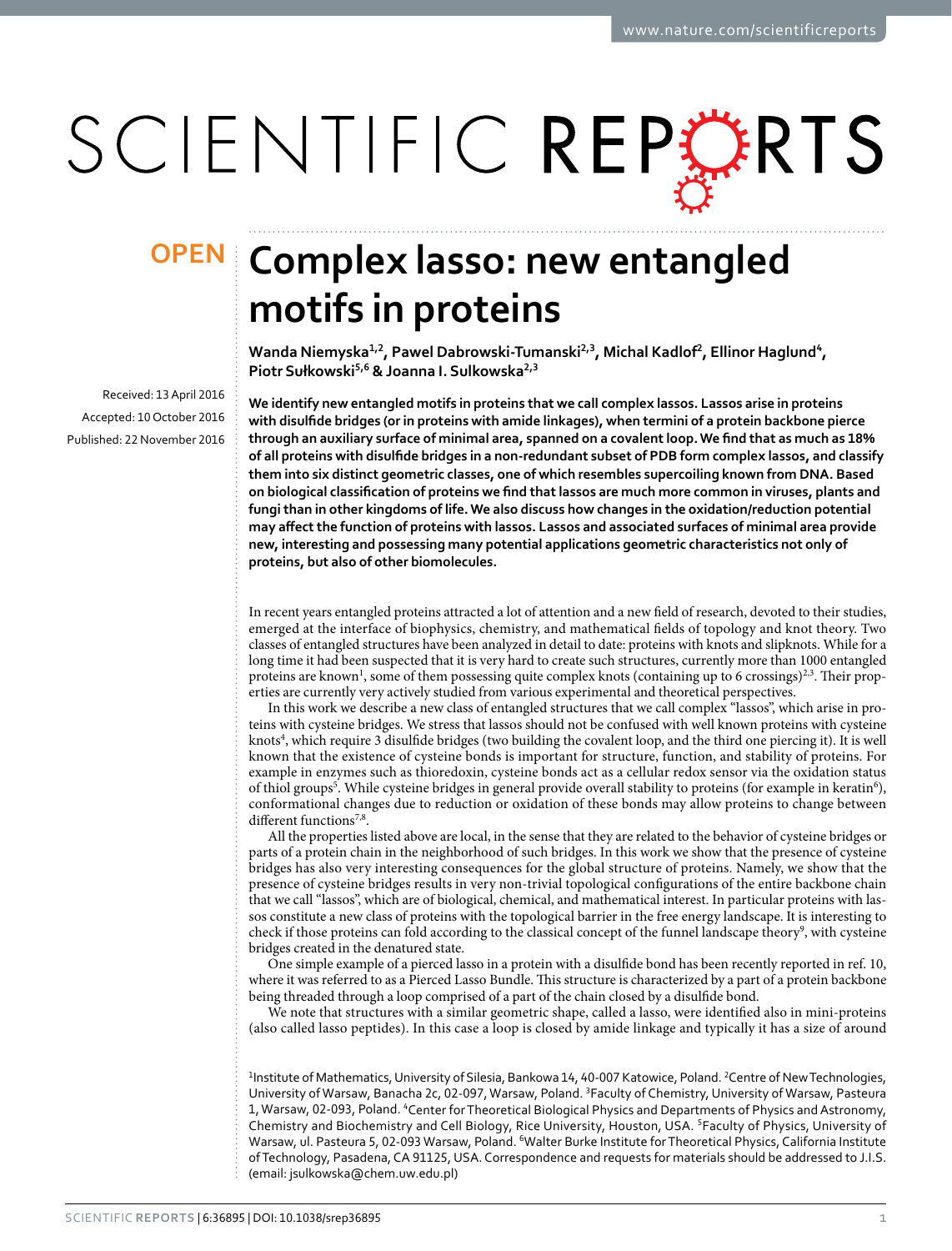

<span id="page-2-0"></span>**Figure 1.** An example of a pierced lasso configuration of  $L_2$  type. Two cysteines form a disulfide bridge (orange) that closes (**B**,**C**) part of the backbone chain into a covalent loop. (**A**–**F**) Parts of the backbone chain are called tails. A minimal surface (in gray) spanned on the (**B**,**C**) loop is pierced twice by the (**C**–**F**) tail, at positions (**D**,**E**).



<span id="page-2-1"></span>**Figure 2.** Left panel: cartoon representation of an oxidoreductase protein (PDB code 2oiz). Middle panel: triangulation of a minimal surface for 2oiz protein. The triangulated "soap bubble" surface, spanned on the covalent loop, is crossed twice by a tail, through triangles in blue and green. Two cysteines and a cysteine bond are shown in orange. Right panel: barycentric representation of a minimal triangulated surface for the protein 2oiz. Two cysteines and a disulfide bridge comprise a part of the boundary and are shown in orange. Green and blue triangles are pierced from opposite sides by 127th and 172nd tail segment respectively.

10 amino acids, similarly as the segment threading this loop. The first lasso structure was identified in 1994<sup>11</sup>, however the first lasso peptide was the antibacterial peptide microcin J25 (MccJ25)<sup>12</sup> isolated in 1992. Its lasso structure was established 11 years later along with a description of its action<sup>13</sup>. The peptide inhibits bacterial transcription by binding within, and obstructing, the nucleotide uptake channel of bacterial RNA polymerase. Today more than 20 such proteins are known [refs 14–19](#page-9-9).

In this paper we show that a structure such as the Pierced Lasso Bundle, or a lasso in mini-proteins, is just a special case of a much more general and fascinating class of entangled "complex lasso" structures. In particular lassos arise in the presence of disulfide bonds and they are most common in the *α*/*β* fold of proteins. One example of a more complicated lasso structure that we identify in this work is shown schematically in [Fig. 1,](#page-2-0) and an example of a protein with this configuration is shown in [Fig. 2](#page-2-1). To analyze such structures we introduced new geometric tools, based on properties of surfaces of minimal area or soap bubbles spanned on the closed loop. These tools are interesting in themselves and can be used to analyze many other entangled biomolecules, such as knotted proteins (for which they may provide new reaction coordinates to describe folding pathways), circular DNA and RNA, etc.

#### **Results**

**Minimal surfaces and proteins with lassos.** Let us consider a protein chain that forms a disulfide bond connecting amino acids denoted by B and C (as in [Fig. 1](#page-2-0)). A part of the chain spanned between amino acids B and C (in black in [Fig. 1\)](#page-2-0) is called a cysteine (or covalent) loop. Denote the first and the last amino acid in the chain respectively by A and F. Parts of the chain spanned between amino acids A-B and C-F we call tails. If both tails are very short, most of the protein chain comprises a cysteine loop, and the structure has a topology of the trivial knot; this configuration is however quite rare. More often either one or both tails are long, and in favorable circumstances they pierce through the covalent loop (as e.g. in positions D and E in [Fig. 1](#page-2-0)). These configurations generalize the Pierced Lasso Bundle found in a few proteins and reported in [ref. 10](#page-9-5), for which one tail is long enough to pierce once through the surface spanned on the covalent loop.

An important aspect of our analysis is how to determine whether a given tail pierces (once, or more times) a covalent loop. To this end we conducted a procedure that we call *minimal surface analysis*. First, we determine a surface of minimal area, or equivalently a surface that would be attained by a soap bubble, spanned on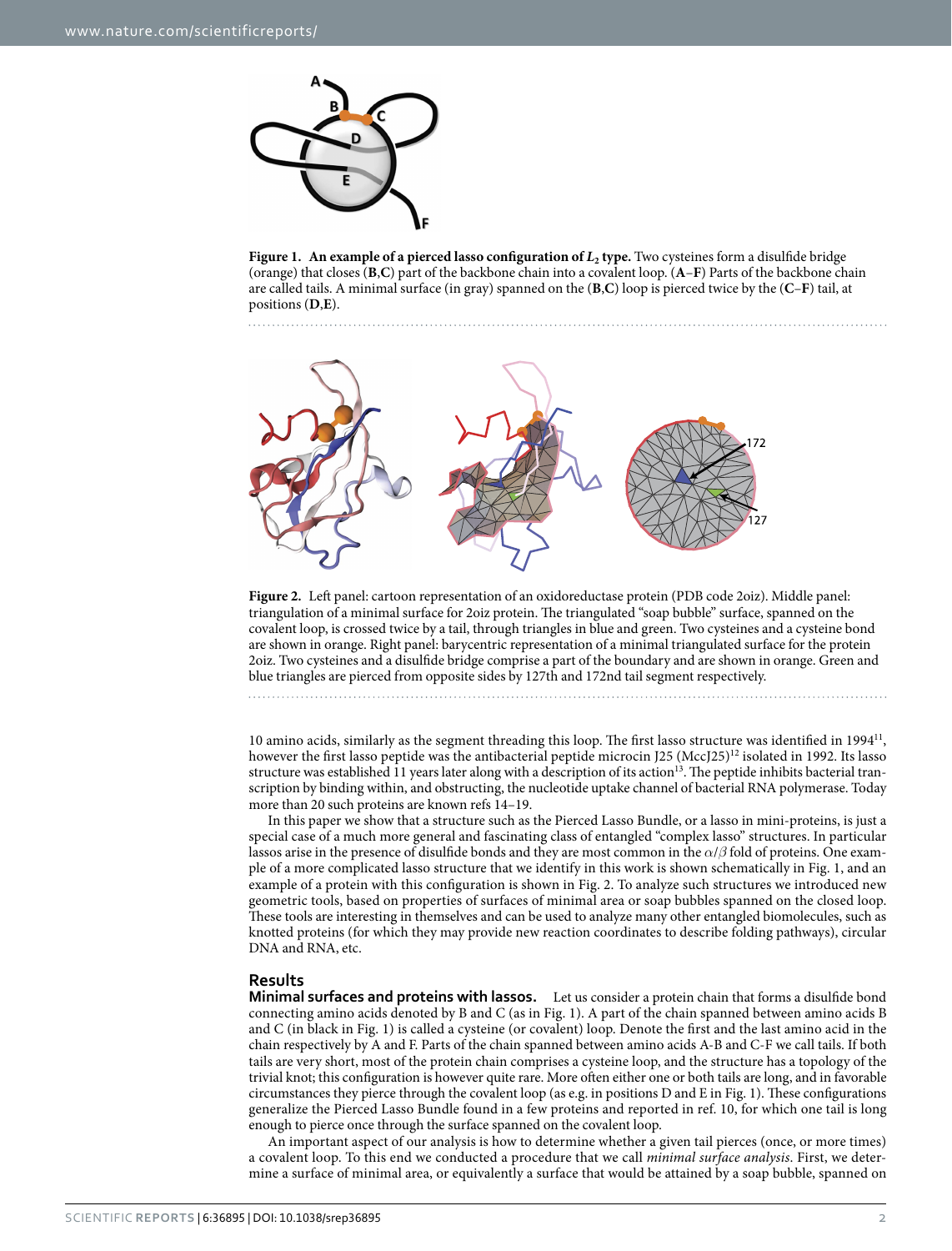

<span id="page-3-0"></span>**Figure 3.** Various types of complex lasso motifs, denoted by:  $L_1$  (single lasso),  $L_2$  (double lasso),  $L_3$ **(triple lasso) – top row, left to right;** *LS* **(supercoiling) and** *LL***1,1 (two-sided lasso) – bottom row.** More complex lassos such as  $L_6$  or  $LL_{2,4}$  have an analogous structure.

the covalent loop. The condition of a minimal area removes the ambiguity in a definition of such a surface. Furthermore, we consider a triangulation of this surface into small triangles. An example of such surface is shown in [Fig. 2](#page-2-1). To determine such surfaces we need to take advantage of intricate mathematical tools, also in combination with certain techniques used in computer graphics. In what follows we call such surfaces simply as *minimal surfaces*.

Once a minimal, triangulated surface is determined, it is not hard to verify whether or not it is pierced by a tail – we have to check which segment of the tail crosses one of the triangles building the surface. The simplest lasso arises when one piercing is detected. We discovered that much more complicated configurations arise in Nature that are characterized by more piercings, see [Fig. 3](#page-3-0). To understand the geometry of these configurations it is useful to project the minimal surface onto a plane using barycentric representation, and assign to triangles the numbers of tail segments they pierce – see e.g. the right panel in [Fig. 2,](#page-2-1) where green and blue triangles are pierced respectively by 127th and 172nd tail segment. This representation is especially useful for more complicated configurations of a backbone, when the minimal surface may have self-intersections. We discuss more details of all these constructions in Materials and Methods.

We also stress that the minimal surface analysis can be used to analyze various properties of other (bio)polymers or their complexes. Minimal surfaces can be used to study either topological configurations (and to provide their classification), or to characterize their dynamical properties. For example, in folding processes, one could follow a shape of the nucleation site, loop formation in knotted proteins, or the mechanism of barrier crossing in the presence of a closed loop. One could also analyze evolution of minimal surfaces in reactions involving knotted circular DNA or circular RNA.

To identify proteins with lassos and to understand what function these configurations play we have conducted a thorough analysis of protein structures with cysteine loops, with sequence similarity lower than 35%. We identified a set of 2021 such non-redundant proteins in the PDB. We have found that a surprisingly large fraction of proteins, namely 18%, i.e. 376 out of 2021 protein structures with disulfide bonds, posses lasso configurations. We divided these configurations into classes which are schematically presented in [Fig. 3,](#page-3-0) and which we call and denote as follows:

- **Single lasso,**  $L_1$ : a covalent loop is pierced once by a tail,
- **Double lasso,**  $L_2$ : a covalent loop is pierced twice by the same tail (after piercing the loop once the tail winds back and pierces it the second time from the opposite direction),
- **Triple lasso,**  $L_3$ : a covalent loop is pierced three times by the same tail (similarly as in the  $L_2$  case but winding back one more time),
- **Sixfold lasso,**  $L_6$ : a covalent loop is pierced six times by the same tail,
- **Supercoiling**, *LS*: one tail pierces the loop, then winds around the protein chain comprising the loop, and pierces it again (in total the covalent loop is pierced twice, each time from the same direction),
- • **Two**-**sided lasso**, *LLi*,*<sup>j</sup>* : a covalent loop is pierced by two tails, *i* times by one tail and *j* times by another tail; sometimes we do not specify the numbers *i* and *j* and simply denote two-sided lassos as *LL*.

In addition, we identified a protein where lasso surface is pierced four times (PDB code 3b1b), and whose type should be denoted as *L*4. However, in this protein 48 amino acids have not been resolved experimentally, so we do not include it in our statistics. Nonetheless, there is no doubt that these unresolved amino acids belong to a tail that does not pierce the covalent loop, and *L*4 would be a type of the fully reconstructed structure.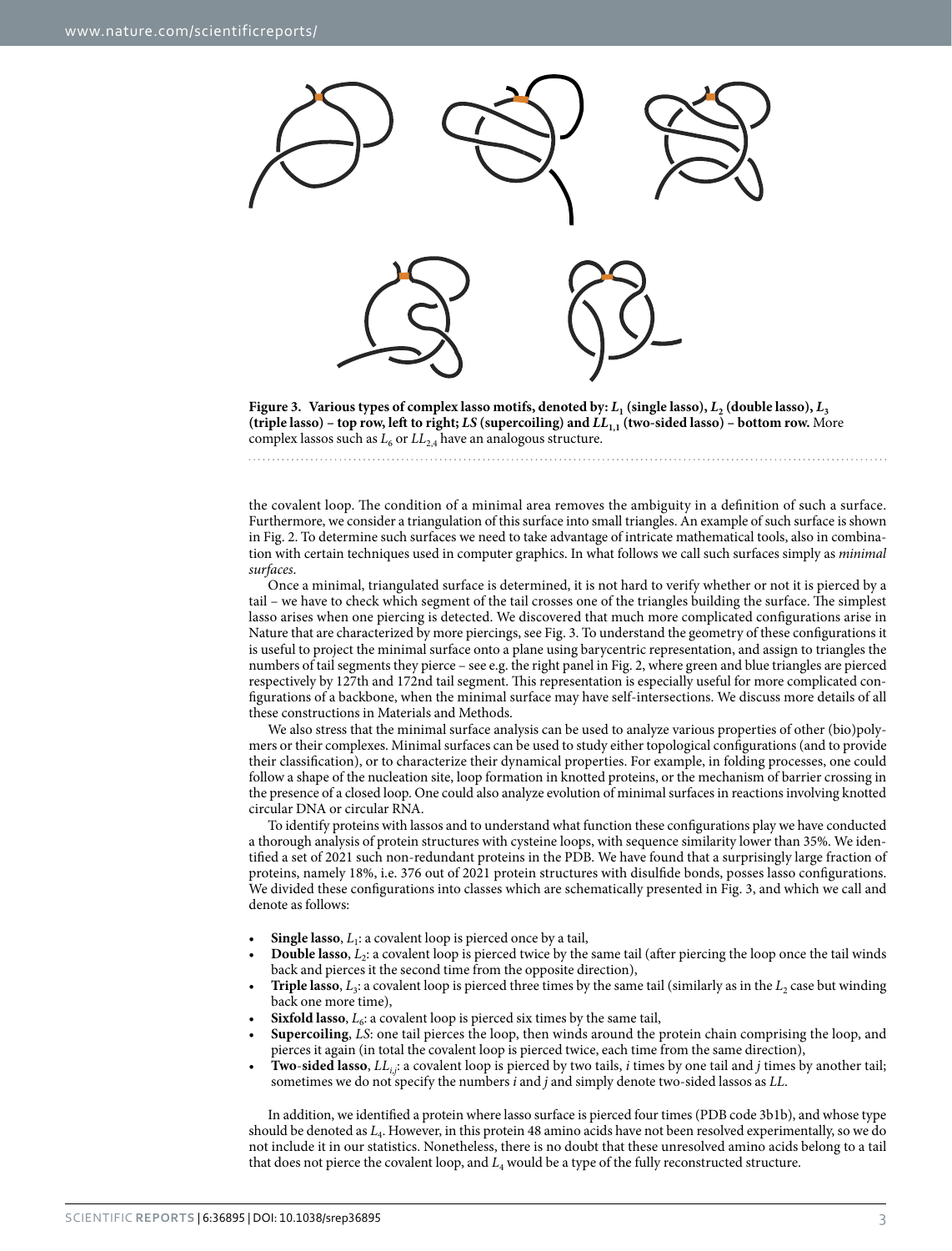<span id="page-4-0"></span>

| Lasso type       | A   | B              | C              | D        | E        |
|------------------|-----|----------------|----------------|----------|----------|
| Single, $L_1$    | 296 | 5              | 117            | 37       | 179      |
| Double, $L_2$    | 46  | 3              | 22             | 9        | 24       |
| Triple, $L_3$    | 25  | 3              | 4              | 8        | 21       |
| Sixfold, $L_6$   |     |                |                | $\theta$ | $\Omega$ |
| Supercoiling, LS | 14  | $\overline{c}$ | $\overline{4}$ | 5        | 10       |
| Two-sided, LL    | 10  | 1              | $\overline{c}$ | 6        | 8        |
| Total            | 376 | 5              | 148            | 41       | 228      |

**Table 1. Classification of lasso structures.** A – Number of proteins; B – number of enzyme groups with respect to the first number in EC classification; C – number of enzymes; D – number of non-enzyme classes with respect to PDB database; E – number of non-enzymes.

**Classification of proteins with lassos.** We have considered various classifications of proteins with lassos identified in PDB. First, we analyzed the occurrence of lasso types mentioned above in proteins, and enzymatic character of those proteins. The numbers of various lasso structures that we identified in PDB are listed in [Table 1.](#page-4-0) We identified 376 proteins with lasso structure, i.e. with covalent loops pierced by tails. Among those 47 proteins have more than one pierced covalent loop (see Table S8 in Supp. Mat.), forming 16 different pierced lasso arrangements. In total we identified 433 pierced covalent loops. Most of them (331 loops in 296 proteins) are of  $L_1$  type, but we found quite many representatives of other lasso types, as shown in [Table 1.](#page-4-0) In particular, we identified 14 proteins with supercoiling motif *LS*; note that in some cases the supercoiling configuration is quite easy to interpret (e.g. for PDB code: 2jh1, 4a3x), while in some other cases (e.g. PDB code: 3v83, 2jd4) the minimal surface has an intricate shape and supercoiling is less obvious to identify (see Fig. S8 in Supp. Mat.). Furthermore, among two-sided lassos we identified 8 lassos of  $LL_{1,1}$  type, one lasso of  $LL_{1,2}$  type, and one quite complicated  $L_{2,4}$  lasso (secreted chemokine inhibitor vCCI, PDB code 1cq3). The most complex lasso that we identified has *L*6 motif, i.e. its loop is pierced six times, and it is observed in Cellobiose dehydrogenase from *Myricoccum Thermophilum* (PDB code 4qi7, chain A). This protein has only one homolog (up to 30% of sequential homology, PDB code 4qi6), which is crystallized with a gap in a linker joining two domains, omitting crucial cysteine residue (which results in incorrect trivial lasso motif). Superposition of these two structures is shown in the Fig. 11 in Supp. Mat. The full list of PDB codes of proteins with various types is given in Supp. Mat. Furthermore, among all proteins with lassos in our data set we found 4 synthesized (artificial) proteins with the following PDB codes and motifs: 3eeq  $(L_3)$ , 1zd0  $(LS)$ , 2yhg and 4jgl  $(LL_{1,1}$  and  $LL_{1,2}$  respectively).

*Lassos and function.* We found that 39% of proteins with lassos are classified as enzymes. These proteins were grouped into separate classes according to the first number in Enzyme Commission classification. The largest fraction of enzymes, 22 out of 46 proteins, were identified as double lassos *L*<sub>2</sub>. Among single lassos (*L*<sub>1</sub> type) 117 proteins out of 296 are enzymes. Proteins that posses enzymatic activity are most often identified as hydrolases and oxidoreductases, which however might be a result of high abundance of such enzymes among crystallized structures. Proteins of non-enzymatic character were grouped according to the PDB classification. These are often toxins, antimicrobial proteins, enzyme inhibitors, immune system related, or can cause adhesion of cells. The numbers of enzymes, enzyme groups, non-enzymes and non-enzyme classes among proteins with lassos are shown in [Table 1.](#page-4-0) The protein class they represent is given in [Table 2](#page-5-0).

Some particular functions seem also related to lasso types. Motif  $L_1$  characterizes quite large number of binding proteins, antimicrobial, viral or immune system related proteins, transport proteins and toxins. Many proteins with  $L_2$  motif are cytokines, signaling proteins and proteins related to the immune system. Many structures with *L*3 motif are transport proteins. There are not so many examples of supercoiling and *LL* structures so it is hard to provide statistics, however adhesion proteins seem to appear quite often in those groups.

We identified lasso configurations among some classes of proteins whose biological function could be supported by complex topology. In particular we found lasso geometry in carbonic anhydrases of PDB codes 3q31 (of *L*1 type), and 3iai, 4g7a, 4ht2 (of *LS* type). These are proteins with very shallow knots (which could be untied by thermal fluctuations) that partially form active sites; stability of those knots could be explained by the existence of the lasso. Lasso is also found in the following membrane proteins: 2ydv, 4gwn, 4io2 (of *L*1 type), 3nsj (*L*3), 3v83 (*LS*). Here, similarly to knotted proteins, lasso loop could strap together functionally important helices that pierce a lasso minimal surface. Those observations suggest that lasso configurations provide global stability to proteins, without blocking internal motions necessary to perform biological functions.

While 39% of enzymes among proteins with lassos is a substantial fraction, note that it is much less than in the case of knotted proteins, whose majority is classified as enzymes<sup>[1](#page-8-0)</sup>. To investigate the correlation with function further, we searched for post-translationally modified residues in lasso proteins. We found four pierced loops of L1 type containing such modified residues (Table 9 in Supp. Mat.), and in 10 other structures modified residues were located externally to the covalent loop (Table 10 in Supp. Mat.). However, we have not observed any direct correlation between the lasso type, function, location of piercing, and location of the modified residue.

*Organism classification.* Let us now analyze how often disulfide bridges and lassos arise in various kingdoms of life. 376 identified proteins with lassos comprises 18% of the nonredunant set of proteins with disulfide bridges identified in all kingdoms (2021 structures). In [Table 3](#page-5-1) we present how many proteins with disulfide bridges are identified in various kingdoms, and how often lassos appear in these kingdoms. Lassos arise most often in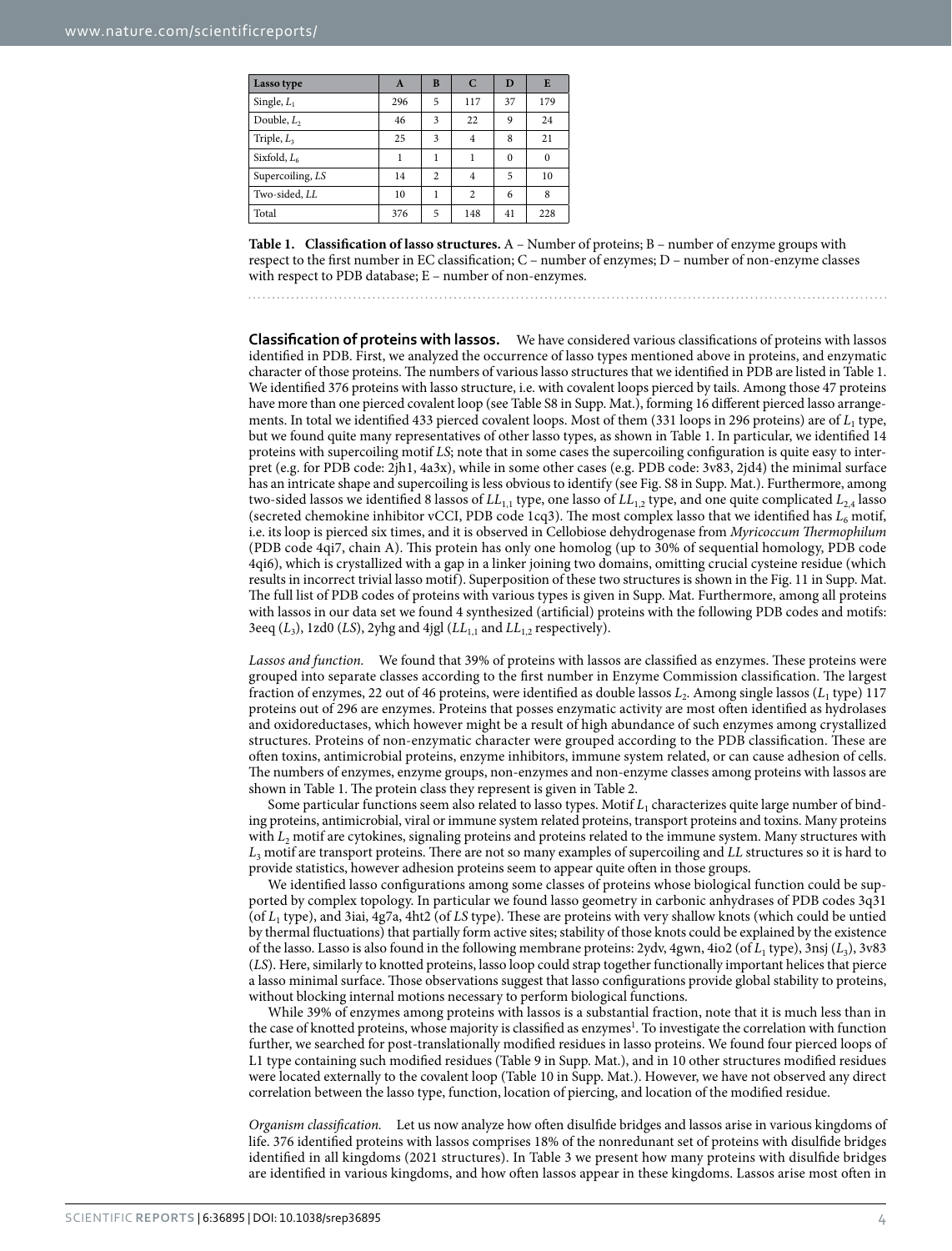<span id="page-5-0"></span>

| Lasso          | <b>Protein families</b>                                                                                                                                                                                  |  |  |  |  |
|----------------|----------------------------------------------------------------------------------------------------------------------------------------------------------------------------------------------------------|--|--|--|--|
| $L_1$          | • hydrolases (85), transferases (15), oxidoreductases (14), lyases (3), isomerase (1);                                                                                                                   |  |  |  |  |
|                | $\bullet$ binding protein (26), antimicrobial proteins (16), viral proteins (15), immune system related (12),<br>transport proteins $(12)$ , toxines $(11)$ , cytokines $(10)$ , membrane proteins $(9)$ |  |  |  |  |
| L,             | $\bullet$ hydrolases (9), oxidoreductases (9), transferases (4);                                                                                                                                         |  |  |  |  |
|                | • cytokines (11), immune system related (3), signaling proteins (3), viral proteins (3), other (4);                                                                                                      |  |  |  |  |
| L <sub>3</sub> | $\bullet$ hydrolases (2), isomerases (1), oxidoreductases (1);                                                                                                                                           |  |  |  |  |
|                | • transport proteins $(10)$ , allergens $(3)$ , immune system related $(2)$ , viral proteins $(2)$ , other $(2)$ ;                                                                                       |  |  |  |  |
| $L_6$          | $\bullet$ oxidoreductase (1);                                                                                                                                                                            |  |  |  |  |
| LS             | $\bullet$ lyases (3), hydrolases (1);                                                                                                                                                                    |  |  |  |  |
|                | • cell adhesion related (5), metal binding protein (2), structural proteins (1), transport protein (1),<br>$GAS(1)$ :                                                                                    |  |  |  |  |
| LL             | $\bullet$ hydrolases (2);                                                                                                                                                                                |  |  |  |  |
|                | $\bullet$ cell adhesion related (2), membrane proteins (2), toxin (1), structural protein (1), cytokine (1),<br>transport protein $(1)$ ;                                                                |  |  |  |  |

**Table 2. Families of proteins with various lasso types.** In the first bullet groups of enzymes are listed in order of decreasing number of occurrences; in the second bullet PDB classes of non-enzymatic proteins are listed in order of decreasing number of occurrences. In case of *L*1 lasso only groups with more than 9 elements are listed.

<span id="page-5-1"></span>

| Kingdom   | #proteins ~ $%$ | #of lassos $\sim$ % |
|-----------|-----------------|---------------------|
| Animal    | $962 - 47.6%$   | $196 - 20.4%$       |
| Bacteria  | $515 - 25.5%$   | $61 - 11.8\%$       |
| Fungus    | $155 - 7.7%$    | $39 - 25.2\%$       |
| Plant     | $147 - 7.3%$    | $36 - 24.5%$        |
| Archaea   | $88 - 4.4\%$    | $10 - 11.4%$        |
| Virus     | $87 - 4.3\%$    | $24 - 27.6%$        |
| Protistae | $67 - 3.3\%$    | $10 - 14.9%$        |

**Table 3. Number of proteins with disulfide bridges in various kingdoms of life. Middle column: the number of lassos and its percentage among all 2021 proteins with disulfide bridges.** Right column: The number of lassos in various kingdoms, and its percentage among all proteins with disulfide bridges in this kingdom.

viruses, fungi and plants, where we identified them in around 25% of all proteins with disulfide bridges in a given kingdom (in viruses a majority of them are hemagglutinins or spike proteins; note that even though viruses are represented only by 24 structures, lassos come from at least 15 different viruses). Lassos also appear quite often in animals, in 20.4% of proteins with disulfide bridges. In bacteria, archaea and protistae they are found in around 10–15% of cases. It would be desirable to understand this statistics in more detail, especially the abundance of lassos in viruses, plants and fungi.

**Folds and secondary structure of lassos.** Let us discuss now the secondary structures and protein folds that appear in lassos, by considering two main classifications from CATH: Class and Architecture<sup>20</sup>. Class describes secondary content of proteins, which can be classified as *mainly α*, *mainly β*, *α*/*β*, or *Few Secondary Structures*. Architecture describes general shape/fold of proteins. Here we discuss the most important features of  $L_1, L_2$  and  $L_3$  motifs; for detailed analysis see Table 11 in Supp. Mat.

*Triple lasso.* We identified this motif in 25 proteins, out of which 16 are classified as *mainly β* and posses *β barrel* fold. Only four proteins are of type *α*/*β*, see example in [Fig. 4.](#page-6-0) Detailed analysis of all proteins with a *L*<sup>3</sup> motif shows that the minimal surface in 95% of the cases is crossed either by: (A) a well defined *β* hairpin and *β* strand, or (B) by *β* strands with an unstructured straight segment, or (C) by parallel *α* helices (in the case of helical proteins). For example in protein 1 RNase H from a *Hyperthermophilic Archaeon* with Double-stranded RNA-dependent RNase activity (PDB code 1u3d), the surface of a loop is formed by a well packed *α* helix, and it is crossed by three *β* strands. Here the *L*3 motif could be responsible for a hyperthermophilic stability of this protein.

*Double lasso.* We found that (similarly as in *L*<sub>3</sub> case) 95% of proteins with  $L_2$  motif are of *mainly*  $\beta$  type, forming two types of architecture: *β barrel* or *sandwich* fold. Only three proteins form *mostly α* configuration. Similarly as for  $L_3$ , the geometry of the  $\beta$  hairpin or its disordered turn form a structure that crosses the minimal surface. We found only two exceptions (PDB codes: 4psc, 2x97), where the loop is too big to constrain the protein chain to a particular shape. It is worth mentioning that Thymus and Activation-Regulated Chemokine (TARC) protein, whose loops are made of 23 amino acids, belongs also to  $L_2$  class. We found that this protein has a very tight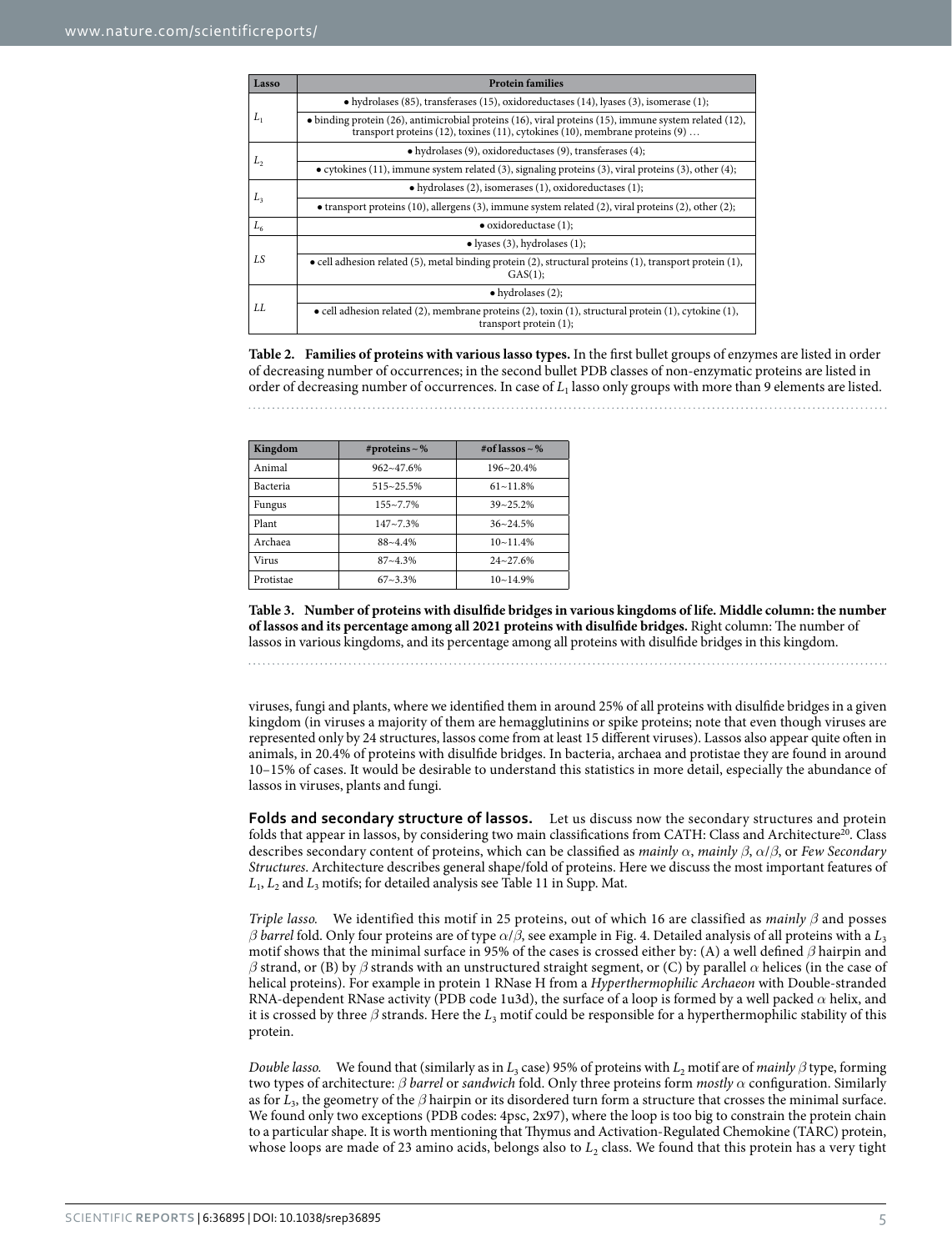

<span id="page-6-0"></span>**Figure 4. Representation of hydrolase protein (PDB code 2ehg).** Left panel: cartoon representation of hydrolase protein (PDB code 2ehg). Middle panel: triangulation of a minimal surface for 2ehg protein. The triangulated "soap bubble" surface, spanned on the covalent loop, is crossed three times, through triangles in blue (once) and green (twice). Two cysteines and a cysteine bond are shown in orange. Right panel: barycentric representation of a minimal triangulated surface for 2ehg protein. Two cysteines and a cysteine bond comprising a part of the boundary and are shown in orange. Green and blue triangles are pierced from opposite sides by 6th, 21st and 36th tail segment.

conformation, which is stabilized by almost disordered but closed loop that stabilizes the *L*<sub>2</sub> motif by antiparallel *β* strands. We identified a similar conformation in four secretory proteins.

*Single lasso.* The *L*<sub>1</sub> motif is found in 296 proteins and for 189 structures CATH classification is available. These proteins are classified in 39% of cases as *mainly β*, in 47% as *α*/*β*, in 9% as *mainly α*, and in 5% as *Few Secondary Structures* (the structure of those proteins was determined mostly by NMR techniques). The existence of a lasso motif in proteins that posses very small number of stable secondary structure elements or just disordered loop class *Few Secondary Structures* strongly suggests that *L*1 motif could be responsible for striping structure together. Some of those proteins are members of the Kunitz-type serine protease inhibitors family, where it was shown that disulfide bond imposes high stabilit[y21.](#page-9-11) Existence of topological constraints additionally explains high stability of these proteins, not only to protect it against high pH, but also to stabilize them in high temperature. The second class of proteins, *mainly α*, is represented by two folds: helical bundle and orthogonal bundle. The helical bundle was identified in particular in the first example of a lasso in leptin<sup>[10](#page-9-5)</sup>. Here we found that helical bundle is also observed in human group (hGX), which is secreted phospholipase A2 (sPLA2).

**Mini-proteins.** Our method can be also applied to mini-proteins (lasso peptides) with a lasso configuration  $L_1$  (in our notation). We have not included those proteins in the statistics discussed above, because for mini-proteins a loop is formed by amide linkage (between free N-terminal amine group of glycine or cysteine and carboxylic group in side chain of glutamic acid), although some mini-proteins (class I and III<sup>14</sup>) contain also disulphide bonds. The loops formed by these bonds are however trivial from our point of view (class *L*0). Nonetheless, we can also use our techniques of minimal surfaces to study mini-proteins. In this way we can reveal a new piece of information, i.e. we can identify which amino acid pierces the lasso loop. Such an amino acid is commonly called a "plug", and it blocks a tail from piercing further through the lasso loop. We provide a detailed description of all known lasso proteins, with this new information (identification of the plug amino acids) included, in Table 13 in Supp. Mat.

#### **Discussion and Conclusions**

In this work we have identified new entangled motifs that we called lassos. They may appear in (bio)polymers that form loops, through which some part of a backbone chain is threaded. While proteins with disulfide bridges (that define covalent loops) have been the object of our analysis, such motifs could be also identified and analyzed in other structures (e.g. mini-proteins, circular DNA or RNA). Moreover, the loop can be closed also by a virtual bond joining spatially nearby residues<sup>[22](#page-9-12),23</sup>. Such approach can be useful in studying e.g. knotted or slipknotted proteins. Its versatility makes it more general than some other methods; for example it can be used instead of the KMT method $^{24}$  in the analysis of entangled structures.

To identify a lasso motif unambiguously we proposed to consider a surface of minimal area spanned on a (covalent) loop. We classified lassos according to the number of times and directions from which this surface is pierced by tail segments. In proteins we identified six lasso motifs, with a covalent surface pierced once, twice, three times, or six times, supercoiling, and a surface pierced by two tails. We discussed various classifications of proteins with lassos (their presence in various kingdoms of life, enzymatic character, etc.), as well as their secondary structure, fold types that they form and possible function.

It is interesting to note that analyzing all proteins deposited in the PDB we have identified six lasso types described above, but not any more complex geometric structures. This implies that the set of lasso types identified by us is unique and a substitution of a single amino acid to form a cysteine bridge does not introduce new topological motifs. Moreover, because cysteine bridges are most strongly conserved type of interactions<sup>25,[26](#page-9-16)</sup> (a single amino acid is conserved in around 50%), we expect that complex lasso topology is conserved to provide advantage to a hosting organism. It would be interesting to study in more detail how the presence of complex lassos affects function or stability of proteins.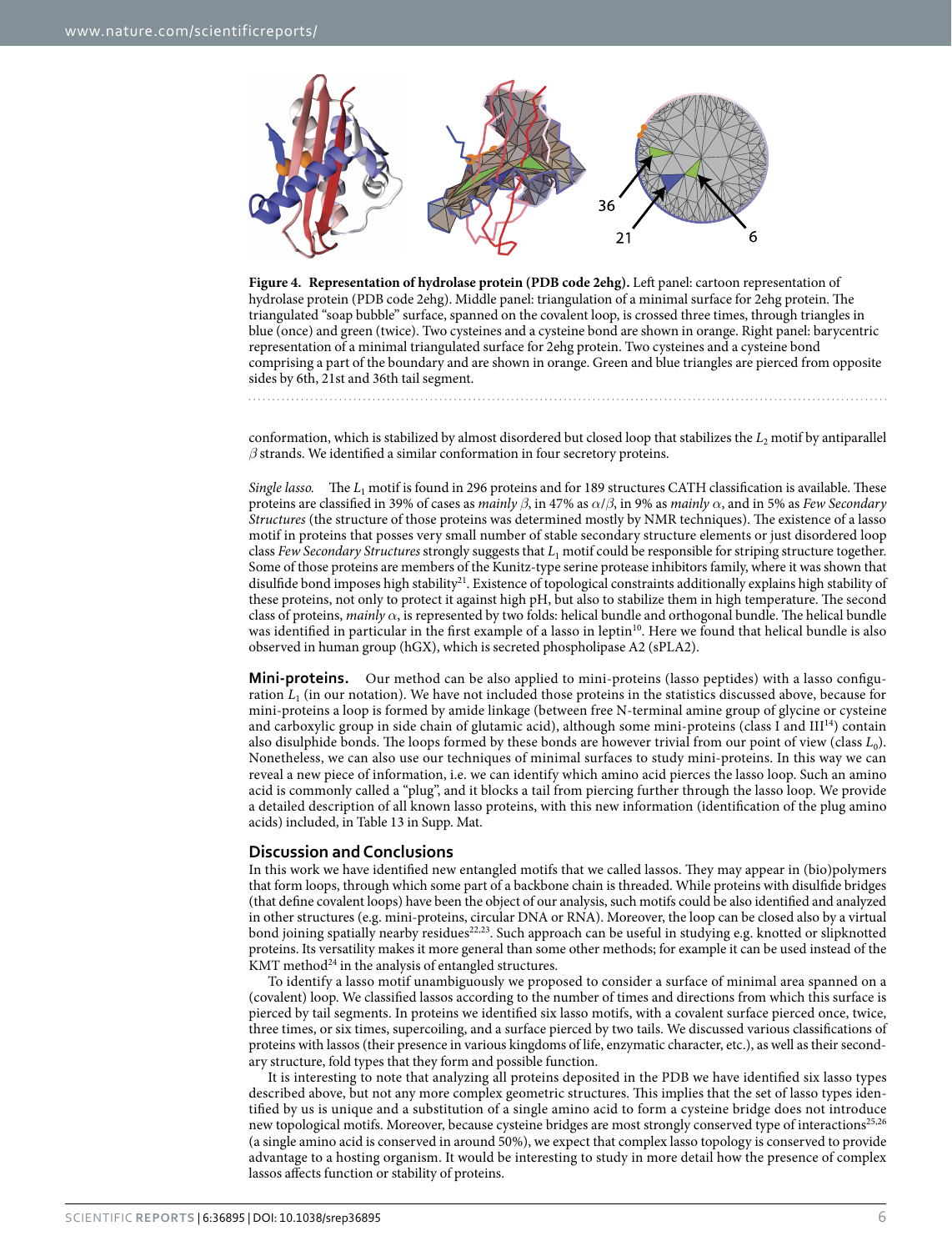Stability of complex lasso structures may be induced by many factors. In structures with small loops, the stability may be a result of steric hindrance, similarly as in mini-proteins (class II). In larger systems it is possible, that the steric hindrance of the piercing chain would be insufficient to keep the chain in its native position. In such case, probably the interaction preserving the general tertiary structure may be involved in maintaining the lasso type. To identify such interactions, we calculated the statistics of occurrence of amino acids in the spatial proximity of the piercing. We have not observed any particular type of amino acids for larger loops. However, for small covalent loops (up to 30 residues) the piercing residue is always surrounded by at least one bulky amino acid, located up to 5 residues from piercing (see Table 12, Supp. Mat.). This correlation suggests that small, unstructured proteins are stabilized via steric hindrance.

We also note that proteins with lassos provide a unique opportunity to study the free energy landscape – threading a tail through a covalent loop results in a well-defined topological barrier (or several barriers for more complicated lassos), whose properties and topology can be analyzed in detail experimentally. It should be possible to reversibly fold such configurations in reducing conditions (when disulfide bridge is unstable), however under oxidating conditions folding could be hindered by topological constraints. Disulfide bonds can be reduced or formed in reducing or oxidating conditions that also affects the free energy landscape. It was shown that stable intermediate states with disulfide bonds serve as a template to drive remaining chain of a protein into a more compact conformation, allowing subsequent interactions to complete the final stages of folding<sup>27</sup>. Investigation of the folding mechanism of lasso proteins provides a unique opportunity and should shed light on folding of knotted proteins *in vitro*, which is still not fully understood even theoretically<sup>[28,](#page-9-18)[29](#page-9-19)</sup>.

Proteins with disulfide bridges, e.g. cysteine knot mini-proteins also known as knottins, are an attractive class of agents for the development of peptide-based pharmaceuticals<sup>[30](#page-9-20)</sup>. Many natural mini-proteins already possess interesting pharmacological properties that can be used as a starting point for further developments by protein engineering. Actually, the similarity to mini-proteins can give a clue for the function of *L*1 lasso motif, at least in case of antimicrobial (disulfide based) lasso proteins – for example this motif might serve as a "molecular plug", as in case of the action of mini-proteins, blocking the uptake channel<sup>13,31</sup>.

The first engineered knottin was already successfully applied for tumor imaging. The cyclotides<sup>32</sup>, a family of mini-proteins that contain a head-to-tail cyclized backbone, also have a diverse range of biological activities, including uterotonic, anti-HIV, antitumor, and antimicrobial, although their natural function is likely that of defending their host plants from pathogens and pests. Those proteins are exceptionally stable and resistant to denaturation via thermal, chemical, or enzymatic treatments.

Identified here new topological aspect – lasso topology – provides a new tool to manipulate those proteins. Undoubtedly this tool is very useful not only in the analysis of mini-proteins, but also for all other proteins with much more complicated motifs, that we identified in this work. We hope that lasso motifs may find new therapeutic applications also beyond mini-proteins. The existence of a pierced covalent loop, which is the common feature of complex lasso proteins, mini-proteins and cysteine knots, suggests that such a configuration should have functional advantages. Studies aimed in revealing the functional implications of such motif can be a major step towards understanding correlations between geometry and function.

Considering possible functions of lasso proteins it is interesting to compare them to their chemical relatives – rotaxanes. From the chemical point of view, the *L*1 lasso configuration is the [1]rotaxane structure. In rotaxanes, the surrounding cyclic compound was shown to induce additional enzymatic stability<sup>33</sup> or to modify the fluorescenc[e34](#page-9-24) of the piercing compound. Rotaxanes in which the surrounding ring has two different stable positions around the piercing element were used in nanomachinery<sup>35,36</sup> or as a molecular electronic memory<sup>37</sup>. Discovering the lasso protein with bistable covalent loop could give researchers the evolutionary-optimized tool for further development of the rotaxane applications. On the other hand, there is no exact analogs of the  $L_2$ ,  $L_3$ ,  $L_6$ , LS and LL lasso types. Most similar, doubly-threaded [3]rotaxane are still the exotics of chemical topology[38–42](#page-9-28) with only one, recent example of triply-threaded [4] rotaxane known to us<sup>[43](#page-9-29)</sup>. Properties and use of such compounds are still poorly understood, and hard to correlate with lasso proteins.

It is also important to understand how the formation or breaking of cysteine bonds, in consequence of changes in the oxidation/reduction potential, may affect the geometry and complexity of lasso structures. Such processes should impact, and possibly turn on/off, biological functions of proteins with lassos. We hope that in fact one could even steer such biological functions by changes in lasso geometry, introduced by modification of the oxidation/reduction potential.

Complex lasso motifs also provide a new interesting object of investigations for soft condensed matter studies. Probability of the appearance of different lasso structures under different solvent condition, a size of the lasso loop, the length of its tails, and other aspects of lasso geometry undoubtedly deserve further studies. Our analysis also shows that a single chain can accommodate a few lassos (Table 8 in Supp. Mat.). It is interesting to analyze how they can be located along the sequence and possibly linked. Yet another interesting question is whether one can define lasso motifs e.g. in quaternary structures, i.e. are there covalent loops formed by several chains, which are pierced by another chain. A list of multimeric proteins with at least one pierced lasso is shown in Supp. Mat. (5th section) and it would be interesting to analyze their properties. We plan to address some of these issues in future work.

Finally we note, that based on the tools described in this paper, a systematic review of the whole PDB has already been conducted and all identified proteins with lasso motifs (including those presented in this paper) are deposited in the LassoProt database<sup>44</sup>. We are convinced that analysis of all those structures and their lasso motifs deserves further thorough studies.

#### **Materials and Methods**

**Protein dataset.** In this work we identified 2021 proteins with covalent loops, from among a list of non-redundant PDB entries determined by the PICES server as August 2016, with the following parameters: 35% of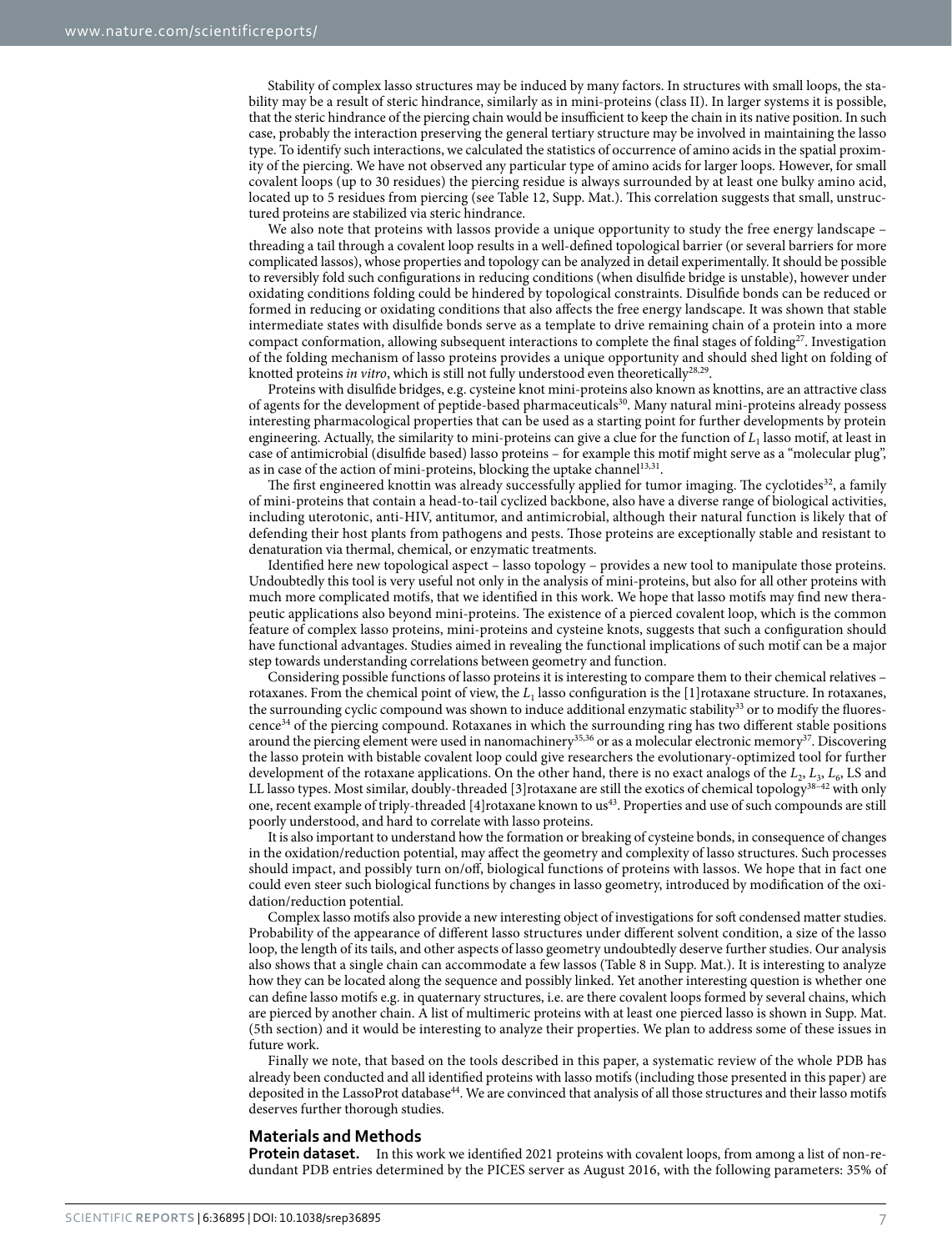sequence similarity, including X-ray, NMR, CEM structures and proteins with unresolved parts. From the resulting dataset we retained all proteins with disulfide bridges, for which a covalent loop was comprised of more than 10 amino acids.

For protein structures with unresolved parts, we reconstructed their chains by our package based on Modeller[45](#page-9-31). In the modeling procedure missing fragments were reconstructed based on homological structure. In case a homological structure is not known and the number of missing atoms was smaller than 10 amino acids, we used the Modeller loop prediction method. In the dataset we also included leptin considered already in [ref. 10,](#page-9-5) for which 14 unresolved  $\tilde{C}_\alpha$  atoms were reconstructed following<sup>46</sup>. Other protein structures with unresolved parts were excluded from our set.

The above analysis resulted in a total of 2021 protein chains with covalent loops, with the shortest loop comprised of 13 amino acids. Among those, conducting the minimal surface analysis described below, we identified 376 proteins with pierced loops (lassos structures).

**Minimal surface analysis.** We propose to classify lasso configurations by the number of crossings of backbone tails through the surface spanned on the covalent loop. A crucial aspect in identification of a lasso type is a well-defined construction of such surfaces. We propose to consider surfaces of minimal area, that we call *minimal surfaces*. There are several equivalent definitions of such surfaces – for example, they can also be characterized as possessing zero mean curvature; surfaces of these shapes are attained in particular by soap bubbles. Despite these rather simple characterizations, quite an intricate mathematical apparatus (involving variational calculus, isoperimetric problems, etc.) is necessary to describe these surfaces. Furthermore, in practical applications, we need to work with discrete (triangulated) versions of such surfaces. There are several algorithms, used in particular in computer graphics, that allow to determine triangulations of minimal surfaces. In our work we implemented an algorithm discussed in [ref. 47](#page-9-33). The initial data in this algorithm consists of coordinates of amino acids in the covalent loop. In the first step we choose some arbitrary triangulation involving *N* vertices, which will be transformed into the minimal triangulated surface. These *N* vertices can be chosen somehow arbitrarily; one simple idea is to consider triangles made of pairs of consecutive amino acids in the covalent loop and the center of mass of the loop; the center of mass of each such triangle can be chosen as one of those *N* starting vertices (and segments that join the center of each triangle with its vertices become parts of the triangulation under construction). If the number of such triangles is smaller than *N* (which is typically the case if we want to construct better approximation to the smooth minimal surface), we can subdivide each such triangle into 3 smaller triangles, choose their centers, and repeat this procedure unless a set of *N* points (together with a triangular web that follows from the above procedure) is specified. In our analysis we used a variation of this method, which is described in more detail in Supp. Mat.

Once this data is specified, we perform two operations: first, positions of all *N* vertices are adjusted to decrease area locally around each vertex (i.e. a position of a given vertex is adjusted based on locations of all vertices it is connected to). Second, we consider all pairs of triangles of vertices *a*, *b*, *c* (one triangle) and *b*, *c*, *d* (another triangle) that share the edge *bc*, and – if this would result in triangulation of smaller area – replace this edge by the edge *ad*, thereby redefining the triangulation. Repeating this sequence of operations many times leads to a triangulated minimal surface (more precisely, this may lead only to a local minimum, however in our practical applications we have not come across any surfaces that might seem inappropriate). Varying the initially chosen number of points *N* allows to adjust the size of meshes in the resulting triangulated surface; for larger *N*, the final triangulation provides better approximation to a smooth minimal surface, however it may take more time to determine it. Depending on the nature of a problem (e.g. determining just a single surface, or a large set of surfaces for many proteins, or for time series of configurations) *N* may be adjusted to provide an optimal computational time.

Once the minimal triangulated surface is determined, we can identify a lasso type by identifying in which direction and by which segments of the protein tail (or two tails) the surface is pierced. We specify a direction of crossing by a sign (plus or minus) assigned to a segment piercing the surface. To identify only well-defined lassos we imposed a condition that – in case the surface is not exceedingly bent (for details see Supp. Mat.) – there must be at least 10 amino acids between consecutive crossings with opposite signs, i.e. a piece of a tail piercing a surface is sufficiently "deep" (see e.g. the segment DE in [Fig. 1](#page-2-0)).

We also demand that the segment between a disulfide bridge and the first piercing consists of at least 3 amino acids (see e.g. the segment CD in [Fig. 1](#page-2-0)).

To reveal the structure of a lasso and the pattern of piercing – especially if it is hard to identify it by a naked eye – it is convenient to present the triangulated surface as a planar barycentric embedding, in which each vertex of a triangulation is an average of vertices it is connected to. By a theorem by Tutte, such representation can be uniquely determined purely from the connectivity structure of a triangulated surface. We use a well known algorithm by Tutte to determine such baricentric representation. Identifying triangles pierced by a tail in such representation and assigning to these triangles the numbers of piercing segments is very useful in various analysis. Examples of barycentric representations for proteins 2oiz or 2ehg are shown in right panels in [Figs 2](#page-2-1) and [4](#page-6-0).

Molecular graphics and analyses were performed with the UCSF Chimera package and VMD software<sup>[48,](#page-9-34)49</sup>. Chimera is developed by the Resource for Biocomputing, Visualization, and Informatics at the University of California, San Francisco (supported by NIGMS P41-GM103311).

#### **References**

- <span id="page-8-0"></span>1. Jamroz, M. *et al.* Knotprot: a database of proteins with knots and slipknots. *Nucleic acids research* **43,** D306–D314 (2015).
- <span id="page-8-2"></span><span id="page-8-1"></span>2. Bölinger, D. *et al.* A stevedore's protein knot. *Plos Comput Biol* **6,** e1000731–e1000731 (2010).
- 3. Sułkowska, J. I., Rawdon, E. J., Millett, K. C., Onuchic, J. N. & Stasiak, A. Conservation of complex knotting and slipknotting patterns in proteins. *Proceedings of the National Academy of Sciences* **109,** E1715–E1723 (2012).
- <span id="page-8-3"></span>4. Daly, N. L. & Craik, D. J. Bioactive cystine knot proteins. *Current opinion in chemical biology* **15,** 362–368 (2011).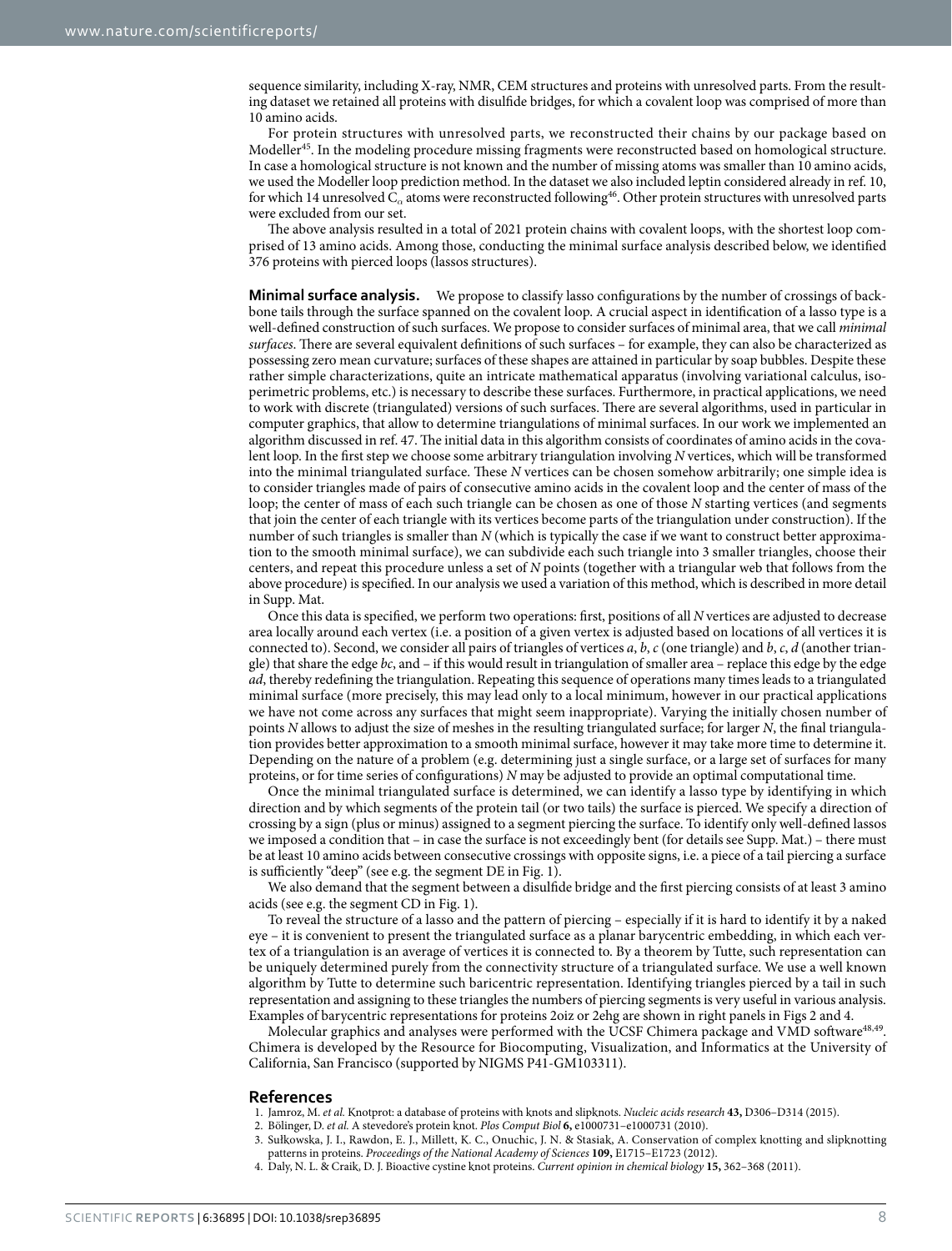- <span id="page-9-0"></span>5. Berndt, C., Lillig, C. H. & Holmgren, A. Thioredoxins and glutaredoxins as facilitators of protein folding. *Biochimica et Biophysica Acta* (*BBA*)-*Molecular Cell Research* **1783,** 641–650 (2008).
- <span id="page-9-1"></span>6. Hatzfeld, M. & Weber, K. The coiled coil of *in vitro* assembled keratin filaments is a heterodimer of type i and ii keratins: use of sitespecific mutagenesis and recombinant protein expression. *The Journal of cell biology* **110,** 1199–1210 (1990).
- <span id="page-9-2"></span>7. Barford, D. The role of cysteine residues as redox-sensitive regulatory switches. *Current opinion in structural biology* **14,** 679–686 (2004).
- <span id="page-9-3"></span>8. Hogg, P. J. Disulfide bonds as switches for protein function. *Trends in biochemical sciences* **28,** 210–214 (2003).
- <span id="page-9-4"></span>9. Bryngelson, J. D., Onuchic, J. N., Socci, N. D. & Wolynes, P. G. Funnels, pathways, and the energy landscape of protein folding: a synthesis. *Proteins*: *Structure*, *Function*, *and Bioinformatics* **21,** 167–195 (1995).
- <span id="page-9-5"></span>10. Haglund, E. *et al.* The unique cysteine knot regulates the pleotropic hormone leptin. *Plos one* **7,** e45654 (2012).
- <span id="page-9-6"></span>11. Frechet, D. *et al.* Solution structure of rp 71955, a new 21 amino acid tricyclic peptide active against hiv-1 virus. *Biochemistry* **33,** 42–50 (1994).
- <span id="page-9-7"></span>12. Salomon, R. & Faras, R. N. Microcin 25, a novel antimicrobial peptide produced by escherichia coli. *Journal of bacteriology* **174,** 7428–7435 (1992).
- <span id="page-9-8"></span>13. Bayro, M. J. *et al.* Structure of antibacterial peptide microcin j25: a 21-residue lariat protoknot. *Journal of the American Chemical Society* **125,** 12382–12383 (2003).
- <span id="page-9-9"></span>14. Li, Y., Zirah, S. & Rebuffat, S. *Lasso Peptides: Bacterial Strategies to Make and Maintain Bioactive Entangled Scaffolds* (Springer, 2014). 15. Rebuffat, S., Blond, A., Destoumieux-Garzón, D., Goulard, C. & Peduzzi, J. Microcin j25, from the macrocyclic to the lasso structure:
- implications for biosynthetic, evolutionary and biotechnological perspectives. *Current Protein and Peptide Science* **5,** 383–391  $(2004)$ .
- 16. Blond, A. *et al.* The cyclic structure of microcin j25, a 21-residue peptide antibiotic from escherichia coli. *European Journal of Biochemistry* **259,** 747–756 (1999).
- 17. Blond, A. *et al.* Solution structure of microcin j25, the single macrocyclic antimicrobial peptide from escherichia coli. *European Journal of Biochemistry* **268,** 2124–2133 (2001).
- 18. Wilson, K.-A. *et al.* Structure of microcin j25, a peptide inhibitor of bacterial rna polymerase, is a lassoed tail. *Journal of the American Chemical Society* **125,** 12475–12483 (2003).
- 19. Rosengren, K. J. *et al.* Microcin j25 has a threaded sidechain-to-backbone ring structure and not a head-to-tail cyclized backbone. *Journal of the American Chemical Society* **125,** 12464–12474 (2003).
- <span id="page-9-10"></span>20. Sillitoe, I. *et al.* New functional families (funfams) in cath to improve the mapping of conserved functional sites to 3d structures. *Nucleic acids research* gks1211 (2012).
- <span id="page-9-11"></span>21. Major, I. T. & Constabel, C. P. Functional analysis of the kunitz trypsin inhibitor family in poplar reveals biochemical diversity and multiplicity in defense against herbivores. *Plant Physiology* **146,** 888–903 (2008).
- <span id="page-9-12"></span>22. Connolly, M. L., Kuntz, I. & Crippen, G. M. Linked and threaded loops in proteins. *Biopolymers* **19,** 1167–1182 (1980).
- <span id="page-9-13"></span>23. Khatib, F., Rohl, C. A. & Karplus, K. Pokefind: a novel topological filter for use with protein structure prediction. *Bioinformatics* **25,** i281–i288 (2009).
- <span id="page-9-15"></span><span id="page-9-14"></span>24. Koniaris, K. & Muthukumar, M. Self-entanglement in ring polymers. *The Journal of chemical physics* **95,** 2873–2881 (1991).
- 25. Thangudu, R. R. *et al.* Analysis on conservation of disulphide bonds and their structural features in homologous protein domain families. *BMC structural biology* **8,** 55 (2008).
- <span id="page-9-16"></span>26. Monod, J., Wyman, J. & Changeux, J.-P. On the nature of allosteric transitions: a plausible model. *Journal of molecular biology* **12,** 88–118 (1965).
- <span id="page-9-17"></span>27. Haglund, E. *et al.* Pierced lasso bundles are a new class of knot-like motifs. *Plos Comput Biol* **10,** e1003613 (2014).
- <span id="page-9-18"></span>28. Sułkowska, J. I., Sułkowski, P. & Onuchic, J. Dodging the crisis of folding proteins with knots. *Proceedings of the National Academy of Sciences* **106,** 3119–3124 (2009).
- <span id="page-9-19"></span>29. Shakhnovich, E. Protein folding: To knot or not to knot? *Nature materials* **10,** 84–86 (2011).
- <span id="page-9-20"></span>30. Kolmar, H. Biological diversity and therapeutic potential of natural and engineered cystine knot miniproteins. *Current opinion in pharmacology* **9,** 608–614 (2009).
- <span id="page-9-21"></span>31. Allen, C. D. *et al.* Thermal unthreading of the lasso peptides astexin-2 and astexin-3. *ACS Chemical Biology* (2016).
- <span id="page-9-22"></span>32. Craik, D. J., Čemažar, M., Wang, C. K. & Daly, N. L. The cyclotide family of circular miniproteins: nature's combinatorial peptide template. *Peptide Science* **84,** 250–266 (2006).
- <span id="page-9-23"></span>33. Fernandes, A. *et al.* Rotaxane-based propeptides: Protection and enzymatic release of a bioactive pentapeptide. *Angewandte Chemie* **121,** 6565–6569 (2009).
- <span id="page-9-24"></span>34. Gassensmith, J. J. *et al.* Self-assembly of fluorescent inclusion complexes in competitive media including the interior of living cells. *Journal of the American Chemical Society* **129,** 15054–15059 (2007).
- <span id="page-9-25"></span>35. Wang, Q.-C., Qu, D.-H., Ren, J., Chen, K. & Tian, H. A lockable light-driven molecular shuttle with a fluorescent signal. *Angewandte Chemie* **116,** 2715–2719 (2004).
- <span id="page-9-27"></span><span id="page-9-26"></span>36. Berna, J. *et al.* Macroscopic transport by synthetic molecular machines. *Nature materials* **4,** 704–710 (2005).
- 37. Green, J. E. *et al.* A 160-kilobit molecular electronic memory patterned at 1011 bits per square centimetre. *Nature* **445,** 414–417  $(2007)$
- <span id="page-9-28"></span>38. Ackermann, D. *et al.* A double-stranded dna rotaxane. *Nature nanotechnology* **5,** 436–442 (2010).
- 39. Zhang, Z.-J., Zhang, H.-Y., Wang, H. & Liu, Y. A twin-axial hetero [7] rotaxane. *Angewandte Chemie* **123,** 11026–11030 (2011).
- 40. Cheng, H. M. *et al.* En route to a molecular sheaf: active metal template synthesis of a [3] rotaxane with two axles threaded through one ring. *Journal of the American Chemical Society* **133,** 12298–12303 (2011).
- 41. Yamashita, Y., Mutoh, Y., Yamasaki, R., Kasama, T. & Saito, S. Synthesis of [3] rotaxanes that utilize the catalytic activity of a macrocyclic phenanthroline-cu complex: remarkable effect of the length of the axle precursor. *Chemistry*-*A European Journal* **21,** 2139–2145 (2015).
- 42. Hayashi, R., Mutoh, Y., Kasama, T. & Saito, S. Synthesis of [3] rotaxanes by the combination of copper-mediated coupling reaction and metal-template approach. *The Journal of organic chemistry* **80,** 7536–7546 (2015).
- <span id="page-9-29"></span>43. Danon, J. J., Leigh, D. A., McGonigal, P. R., Ward, J. W. & Wu, J. Triply-threaded [4] rotaxanes. *Journal of the American Chemical Society* (2016).
- <span id="page-9-30"></span>44. Dabrowski-Tumanski, P., Niemyska, W., Pasznik, P. & Sulkowska, J. I. Lassoprot: server to analyze biopolymers with lassos. *Nucleic acids research* gkw308 (2016).
- <span id="page-9-31"></span>45. Šali, A. & Blundell, T. L. Comparative protein modelling by satisfaction of spatial restraints. *Journal of molecular biology* **234,** 779–815 (1993).
- <span id="page-9-32"></span>46. Fernandez-Fuentes, N., Zhai, J. & Fiser, A. Archpred: a template based loop structure prediction server. *Nucleic acids research* **34,** W173–W176 (2006).
- <span id="page-9-33"></span>47. Chen, W., Cai, Y. & Zheng, J. Constructing triangular meshes of minimal area. *Computer*-*Aided Design and Applications* **5,** 508–518 (2008).
- <span id="page-9-34"></span>48. Pettersen, E. F. *et al.* Ucsf chimeraa visualization system for exploratory research and analysis. *Journal of computational chemistry* **25,** 1605–1612 (2004).
- <span id="page-9-35"></span>49. Humphrey, W., Dalke, A. & Schulten, K. VMD - Visual Molecular Dynamics. *Journal of Molecular Graphics* **14,** 33–38 (1996).